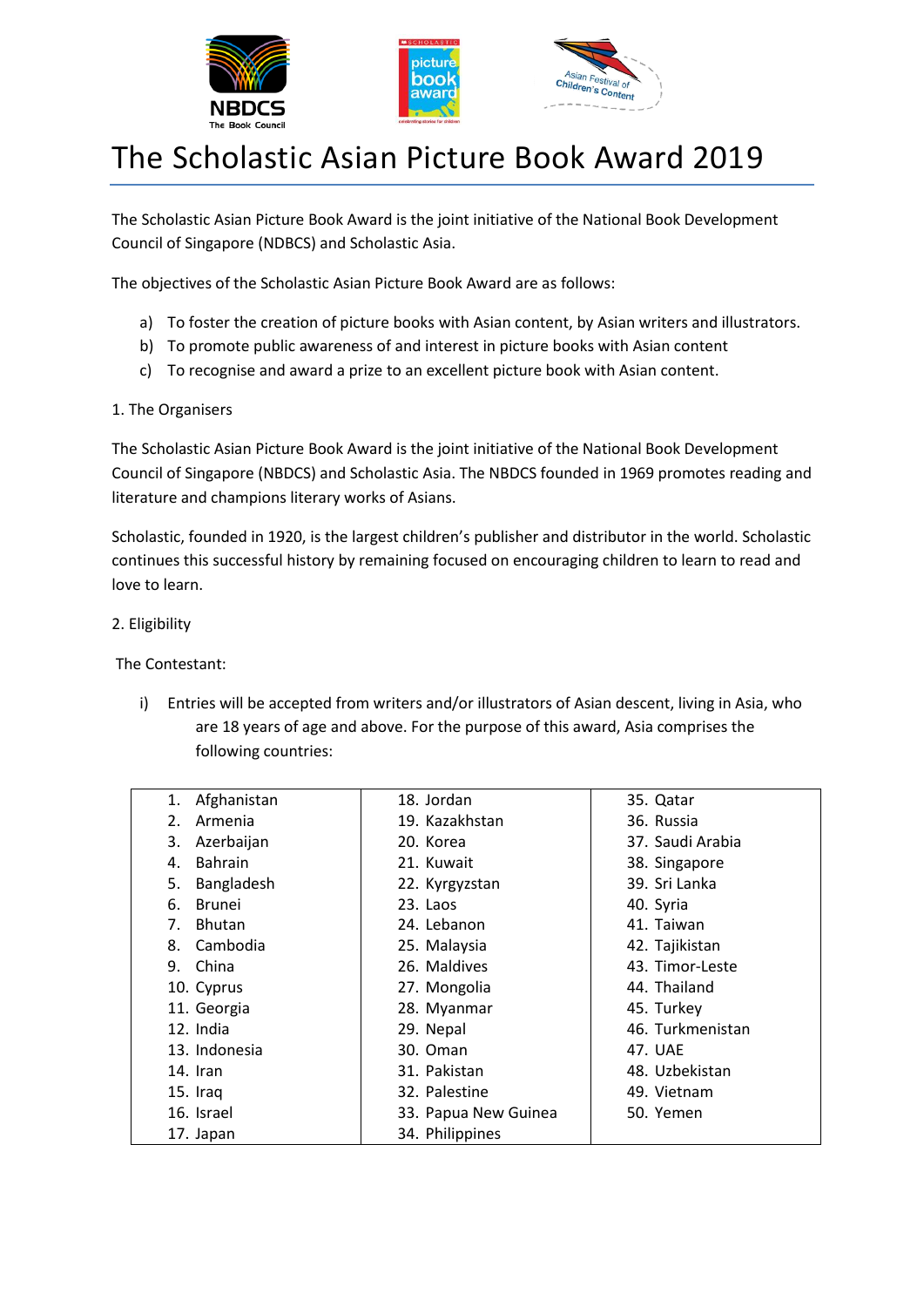





ii) The author must not be a salaried employee of, or a family member of a salaried employee of, either the organizer, the National Book Development Council of Singapore, or the sponsor, Scholastic Corporation, or any of their subsidiaries.

The Picture Book:

- i. Is targeted at children of ages 0 to 6 years.
- ii. Must be Asian in content.
- iii. Must be unpublished or uncontracted to a publisher until the prize is announced.
- iv. All submissions must be in English.
- v. Works in languages other than English may be considered, if an English translation is submitted with the original text and illustrations.
- vi. Previously published authors/illustrators can submit unpublished work.
- vii. The work must be original.
- viii. Maximum word count of 500 words (excluding title, and author and illustrator's names).

#### Submissions:

- i. All entries must be either:
- a) A picture book submission comprising:
	- 1. the full manuscript
	- 2. the book's first six illustrations
	- 3. a storyboard depicting your complete story
- b) A wordless picture book submission comprising:
	- 1. the book's first six illustrations
	- 2. a storyboard depicting your complete story
- ii. Manuscripts, illustrations and storyboards are to be submitted by email.
- iii. Manuscripts must be in Times Roman font, double-spaced.
- iv. Illustrations and the storyboard must be in pdf format.

#### Guidelines:

- i. Picture books usually comprise 16-48 pages. Each page or double-spread should be illustrated.
- ii. For manuscript-and-illustration entries, the text and pictures should work together to present a coherent and meaningful narrative.
- iii. Ensure your story has a strong plot with a beginning, middle, and an end, and that your illustrations move the story along and encourage readers to turn the pages.
- iv. Wordless entries must comprise illustrations that successfully tell a story and convey meaning without the help of text.
- v. Moralistic and preachy stories should be avoided.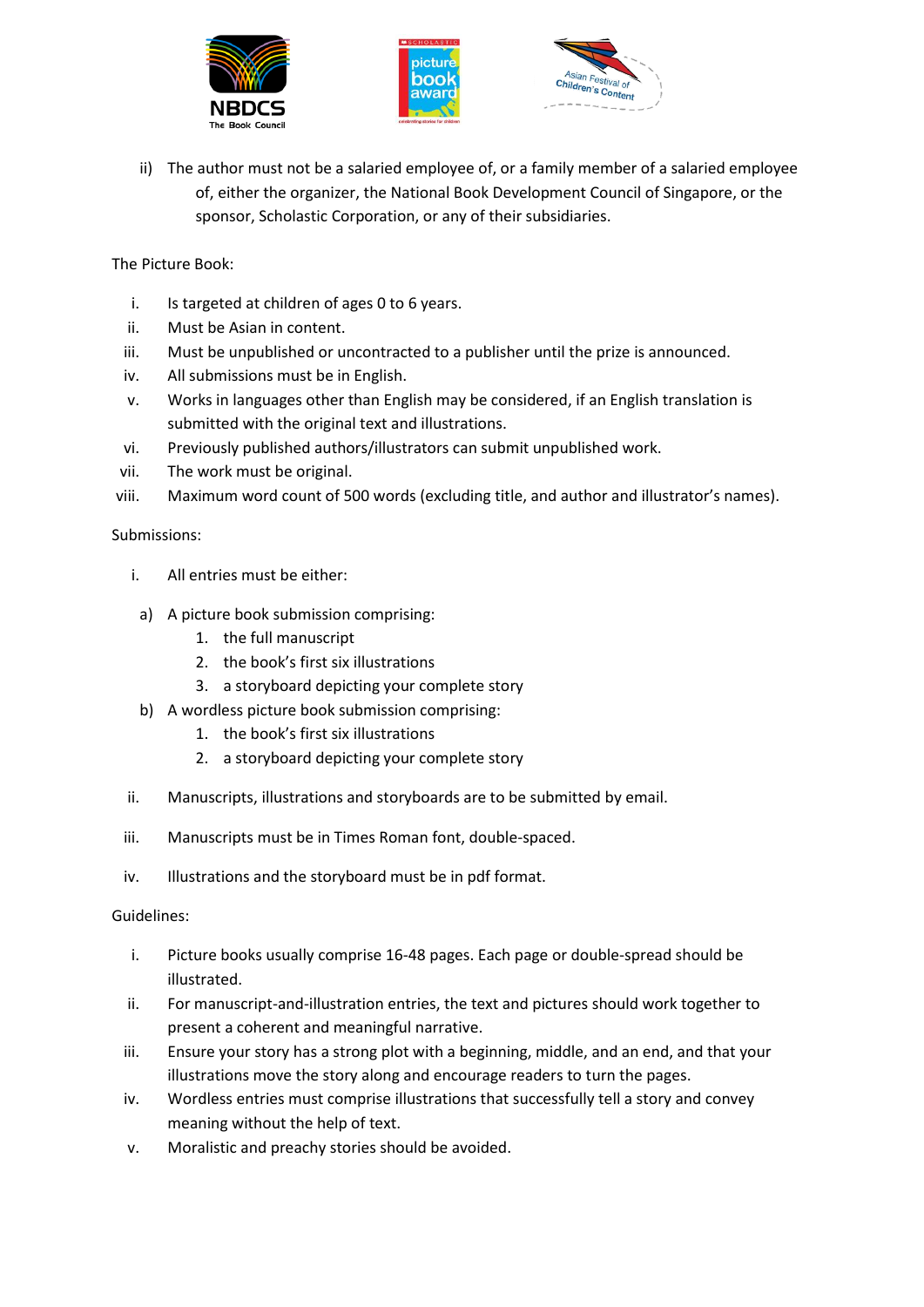





Materials that are not eligible:

Titles such as children's non-fiction, including concept books (letters, numbers, shapes, colours), books targeted at the educational market, colouring books, activity-based books such as trivia and quiz books, as well as instructional, self-help and personal development books for children are NOT eligible.

# 3. The Prize

- i. The best entry will be awarded the Scholastic Asian Picture Book Award, and win a prize of S\$10,000 and a plaque. The winning manuscript will be considered by Scholastic Asia for publication.
- ii. In the event of the text and illustrations being created by two or more individuals, the prize will be shared.
- iii. The first and second runners-up will be awarded a plaque and will be offered advice by Scholastic Asia on editing their manuscripts to submit for publication.
- iv. The judges reserve the right to not award the prize should the entries fail, in the judges' opinion, to meet the required standard. Judges could also decide not to award the prize to consecutive winners.
- v. Scholastic Asia reserves the first right of refusal for publication of the award-winning picture book and the first and second runners-up.
- vi. The closing date for the 2019 Scholastic Asian Picture Book Award is 14 December 2018, 5:00pm (Singapore time). The results will be declared in May 2019, at the Asian Festival of Children's Content.

#### 4. Number of entries

Limited to ONE (1) submission per contestant.

#### 5. Selection

The Book Council will check details concerning the eligibility of the contestant and the picture book submitted. Only manuscripts and illustrations from picture book creators who meet the criteria will be accepted and sent to the judges. An independent panel of three judges, who are experts in the field of children's books, will select the winner from the manuscripts submitted by the Council. The judges' decision is final, and no appeals or correspondence will be entertained at any point.

#### 6. Shortlist

The Organising Committee will announce a short list of works considered for the Scholastic Asian Picture Book Award in April 2019. Shortlisted candidates are encouraged to be present at the Award Ceremony at the end of May 2019.

#### 7. Award Presentation